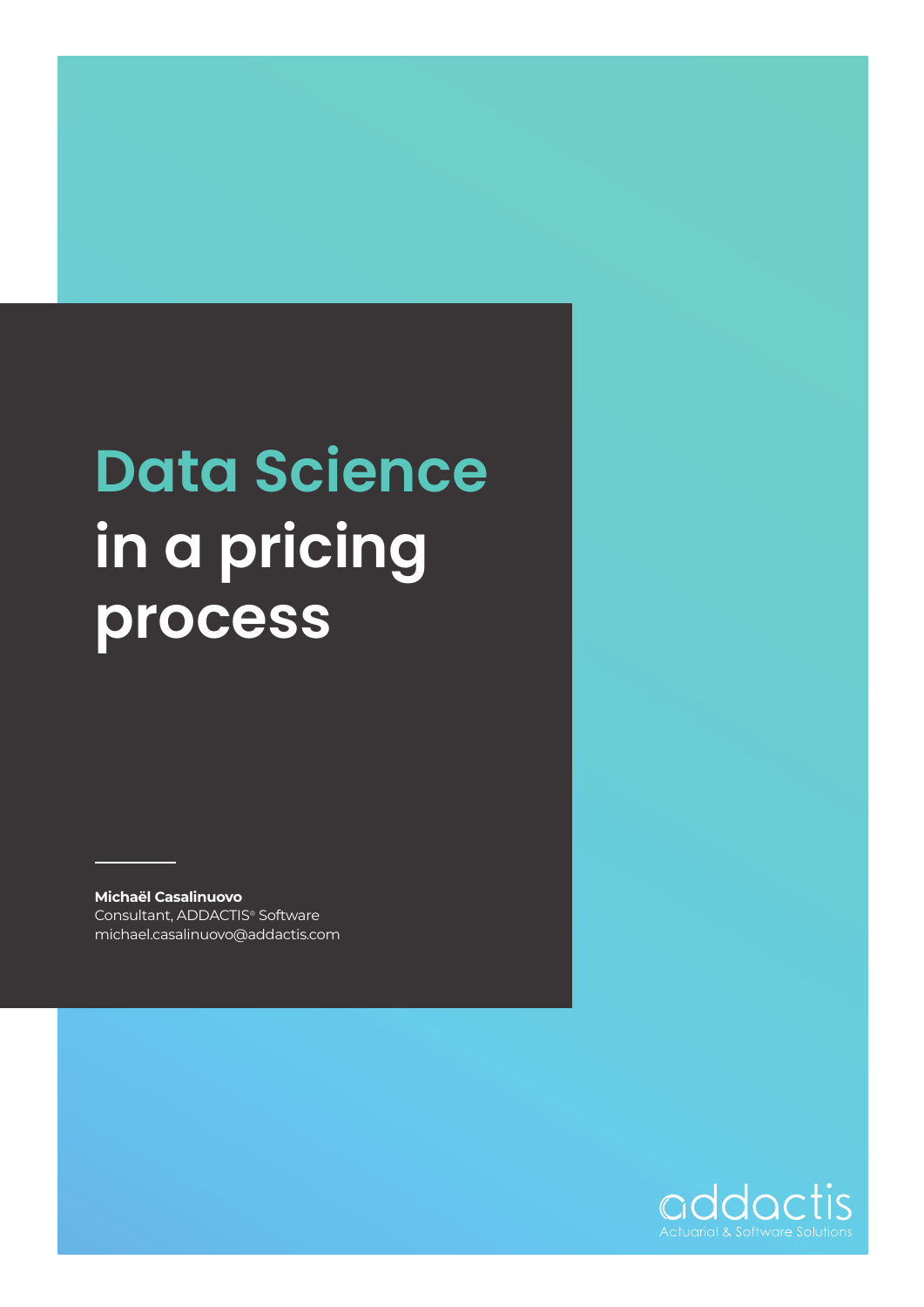**02 04 08 10** Conclusion

# Contents

Machine learning methods

Mixture of methods

#### GLM

Nowadays, we live in a continuously changing market environment, Pricing has become a challenge. Non-life insurance companies started a price competition. Among other reasons, this competition is due to the emergence of price Comparison websites. The aim is to calculate the right tariff in order to keep customers satisfied while creating business. This implies that they need to:

- operate very quickly;
- 
- have well documented and transparent pricing processes in place.
- compensate the risk they take;
- continue to be competitive;
- avoid anti selection.

In addition to that, insurers need to:

• use appropriate data, sophisticated and best practice pricing models;



Currently, GLM models are commonly used by Non-life insurance companies for their pricing process. These models have a lot of advantages: transparency, understanding, etc. However, Data science methods and algorithms are growing and creating new niches not only for insurance companies but for many businesses. Therefore, some companies try to integrate machine learning methods in their pricing process.

As a result, we can wonder if Data science would replace GLM and become the new standard in the Pricing field.

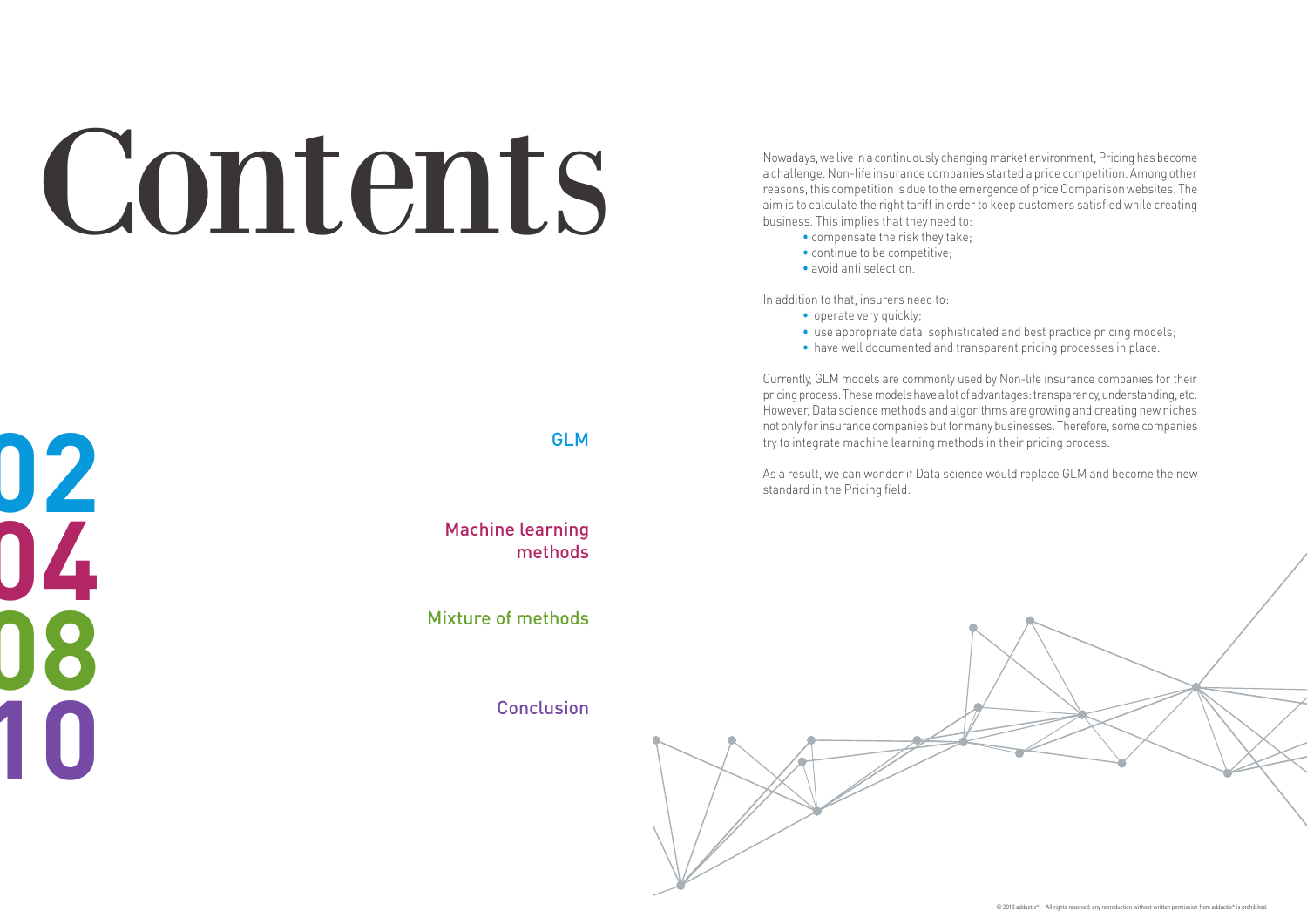#### In **addactis<sup>®</sup> Pricing**, once a GLM has run, results are very easy to analyze.



## GLM

First of all, model's behavior is easy to understand. Indeed, GLMs are an improvement of linear models. As a result, the user can easily configure the model he wants to run.

Moreover, many software packages offer to use GLM. On the one hand, open source software with several packages and on the other, actuarial software which embeds a powerful GLM engine like addactis® Pricing.

> 2- 3

#### **1- Advantages**

GLM is the current market standard for pricing. Indeed, these models are used to model, for a segment, pricing indicators like frequency, average cost or directly risk premium. Then, GLM will be used to model estimations made by previous models in order to obtain a tariff structure.

As it is a multiplicative model, the user is able to Finally, GLM are flexible, the user is able to integrate visualize the gap between modalities of a variable, constraints or smoothing if he has to review its all other things being equal. Besides, tariff structure model for legal or commercial reasons. is also commonly multiplicative.



#### **2- Disadvantages**

However, GLM also have disadvantages. First, GLMs are parametric methods. That means, the user has to specify a distribution when he sets up the model. And sometimes, it could be difficult to find a distribution which fits the data. As a result, this can cause prediction errors in the model. Moreover, the user has to choose by himself variables to include in the model. Even if there are methods enabling to identify which variables are the more discriminant in the model, it does not take into account interaction between variables. In addition to that, if two variables are highly correlated, the user will not be able to include them together in the model.



Last, GLMs need a data preparation phase before they are run. Indeed, explicative factors have to be prepared for them to be added on a model. That means, the user has to check if there are no outliers or missing values and has to handle modalities with small exposures. Data preparation step can be time consuming and the time spent on this step is not spent on the GLM analysis itself.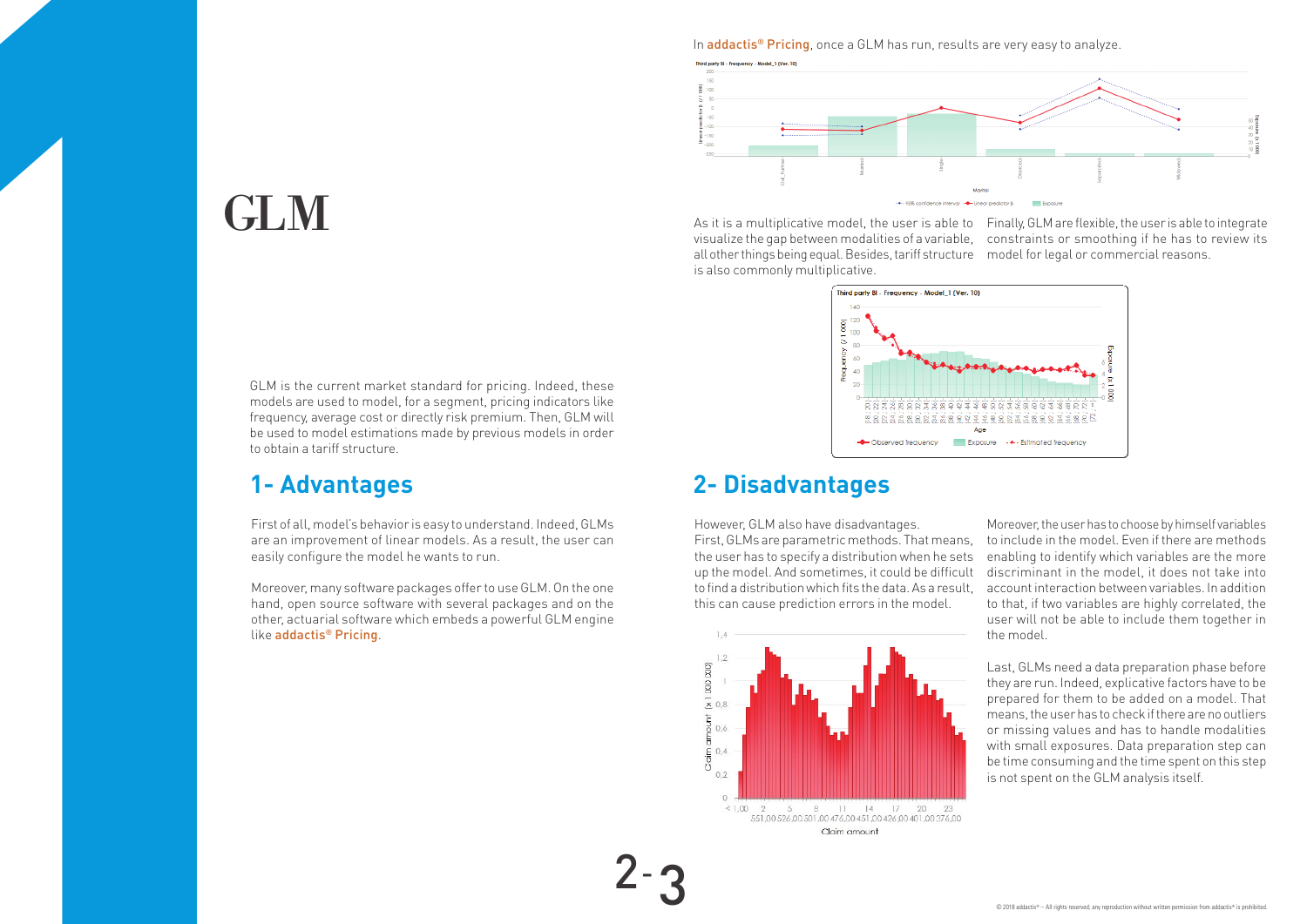# MACHINE LEARNING 1-Algorithms<br>METTIODS<br>2 12 12 12 12 13 14 15 MACHINE LEARNING METHODS

4-

#### **1- Algorithms**

into two bases: training set and testing set. The model is applied on the training set and the testing set enables to validate the model by calculating statistics.

There are 2 groups of algorithms: classification methods and regression methods. As pricing indicators are quantitative, regression methods will be used. The first method studied is a regression by tree and the others are refinements of the previous one.

#### **a. CART**

The CART method means "Classification And Regression Trees". It is a recursive algorithm: based on the training set, at each step it searches, among all the available variables, which criteria reduce variance the most and splits the base according to this criterion. The algorithm stops when there are no criteria left or according to parameters specified by the user.



5



Indeed, Data Science is an interdisciplinary field. This is a datadriven science and it actually tries to extract insights from large amount of data. Many algorithms are based on statistical learning and machine learning methods offer new perspectives for data analyses and models conception.

The first advantage of these methods is that they are non-parametric. Also, these methods need to split the initial base the criterion based on this variable. Also, this method calculates variable importance by summing all the variance reduction brought by

> $\mu_i^{}$  : estimated value for line  $i$ The user can compare several models with these statistics, the smallest the value, the better.

These booming techniques have proved their effectiveness on the web and multimedia fields, for online advertising targeting for example.

In the pricing sector, with exogeneous data through the arrival of open data, connected objects and satellite data which are used as explanatory variables, machine learning methods could be adapted.

As a first approach, we have decided to study 3 algorithms which can be adapted to model pricing indicators:

- CART
- Random forest
- Gradient Boosting

The tree is easy to read. The top of the tree is the training set, intermediate layer named "node" represents the splitting criteria. The last node is named "leaf" and contains the estimation for observations which fulfil all the criteria from the base to the leaf, this Where: estimation is calculated by taking the observations values average for this group.

With this graph, the user can easily detect which variable is the most significant in the model.

Finally, the model is applied on the testing set and statistics are calculated by comparing observed values and estimated values:

$$
MSE = \frac{1}{n} \sum_{i=1}^{n} (y_i - \hat{\mu}_i)^2
$$

$$
MAE = \frac{1}{n} \sum_{i=1}^{n} |y_i - \widehat{\mu}_i|
$$

$$
MAPE = \frac{1}{n} \sum_{i=1}^{n} \frac{|y_i - \hat{\mu}_i|}{y_i}
$$

 $n:$  testing size

 $y_i$  : observed value for line  $i$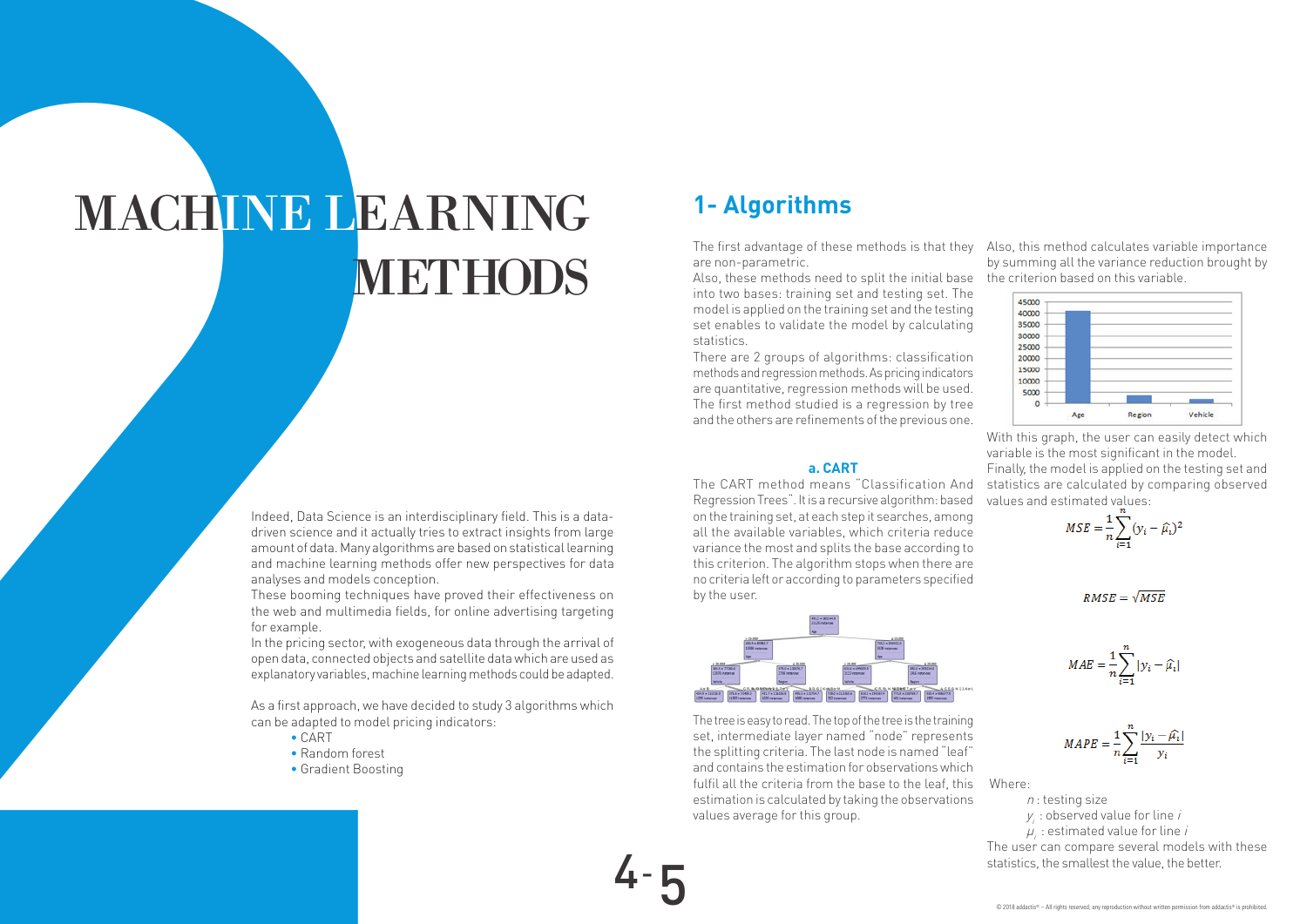6-

#### **2- Limits**

7

#### **b. Random Forest**

The previous method depends a lot on the training set, resulting in a risk of overlearning. As a result, researches have been made in order

to improve this algorithm. Random forest methods have been introduced as a generalization of CART. These methods have the advantage to reduce the prediction variance.

The Random Forest method consists in building a high number of independent trees.



It is an iterative method; the user has to choose:

- number of simulations to run
- the number of variables to use (m)
- CART parameters for all trees

At each iteration, a new base is created, randomly sampling the training set with replacement. Then a CART is fitted by randomly picking m variables (when m is equal to the initial number of variables, its predictive power is better than the previous the method is also called "Bagging"). Model estimation is calculated by taking average estimations from all individual CART.

$$
\hat{f}_B(x) = \frac{1}{B} \sum_{b=1}^B \hat{\phi}_b(x)
$$

To conclude, machine learning methods can have Furthermore, results are more difficult to analyze better prediction quality, but they have also some and the structure is not multiplicative as for GLM limits. models.

First of all, unlike standard methods, data science is Finally, there is no possibility for the user to fix slightly more difficult to implement and computational time is higher. Moreover, many people consider these algorithms as a black box because they do not totally handle actions made during the process. Then, even if they are non-parametric algorithms, there are several parameters the user has to define but it is not totally adapted to define tariff structure. and understand. constraints for certain variables or to smooth estimations. As a result, in the pricing sector, machine learning enables to more precisely model pricing indicators

This method is more robust than CART but results interpretation are more difficult.

#### **c. Boosting**

Again, this last method is based on trees but it works differently than Random Forest. The aim of it is to reduce, at each step, prediction errors by fitting a tree on it.

This algorithm is iterative, it begins by fitting a weak model on the training set. Then, the next steps are the following:

- Calculate the loss function gradient for each prediction
- Fit a CART to explain them

• Sum the estimations of the previous CART with the estimations of the previous iteration in order to obtain new predictions

The user can choose the number of iterations and some other parameters in order to optimize the model.

The main advantage of this method is, besides reducing the variance, that it reduces the bias and algorithms.

However, results are difficult to analyze and time processing can take longer than other methods.

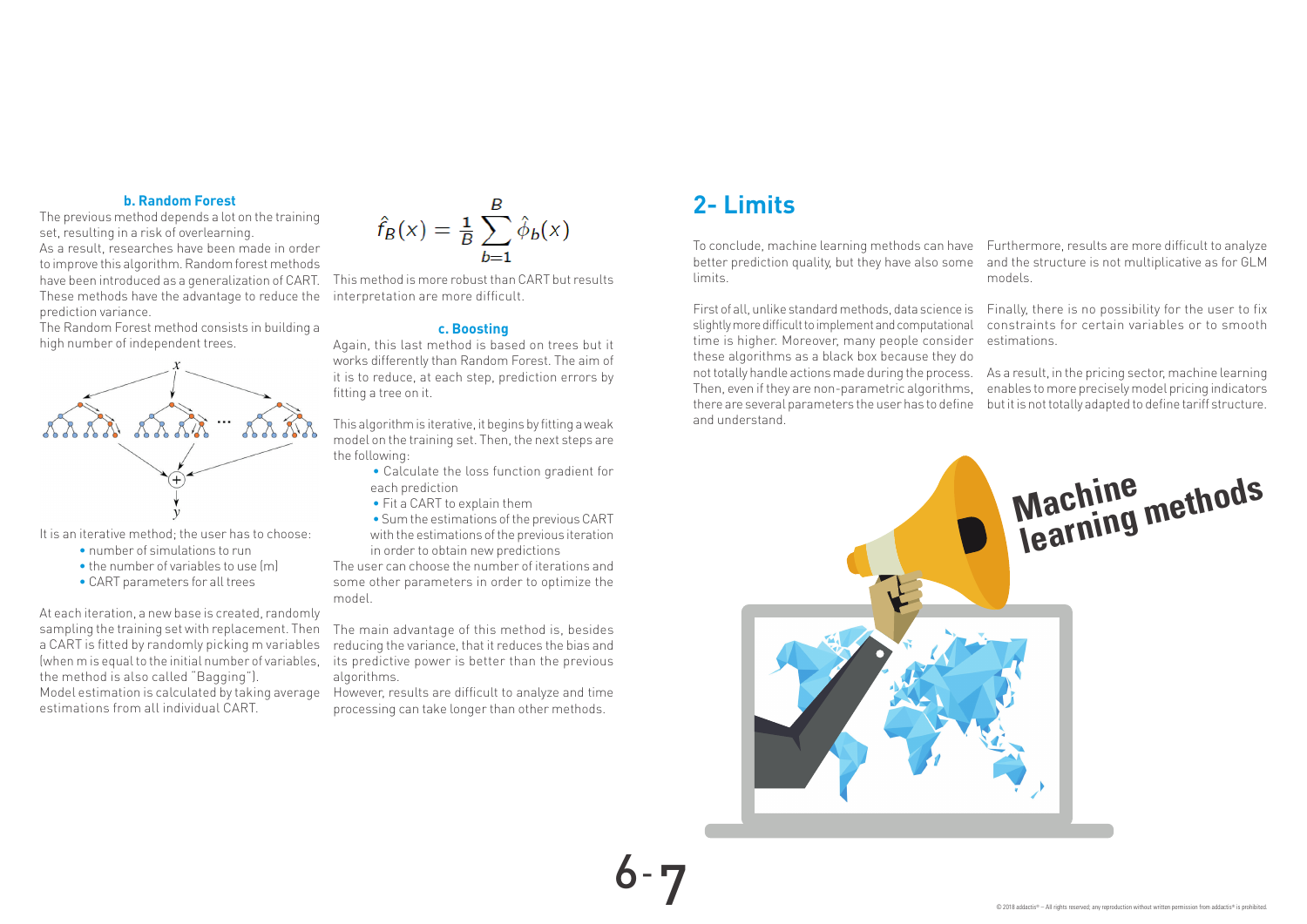# MIXTURE OF METHODS

Failing to totally replace GLM models, machine learning methods can be combined with GLM in order to improve them.

First of all, data science can bring another method to detect significant



Besides, the user could use machine learning methods to detect interaction between variables and then be able to create and add these interactions in a GLM model.

factors and modalities. Indeed, just like already widely used methods, machine learning algorithms can detect significant variables. But, in addition, it enables to define the best way to handle modalities; that means groups to create for nominal variables and interval for ordinal and continuous variables. Once this step is made, the user will apply these variables and modalities on a GLM model. Finally, as we have seen at the end of the previous part, machine learning algorithms results have not a multiplicative structure. Therefore, an alternative can be the following; use these algorithms to model the pricing indicators (frequency, amount, risk premium) and once these models have been consolidated the user can run GLM to explain the estimated premium in order to obtain a multiplicative tariff structure and to smooth estimators.